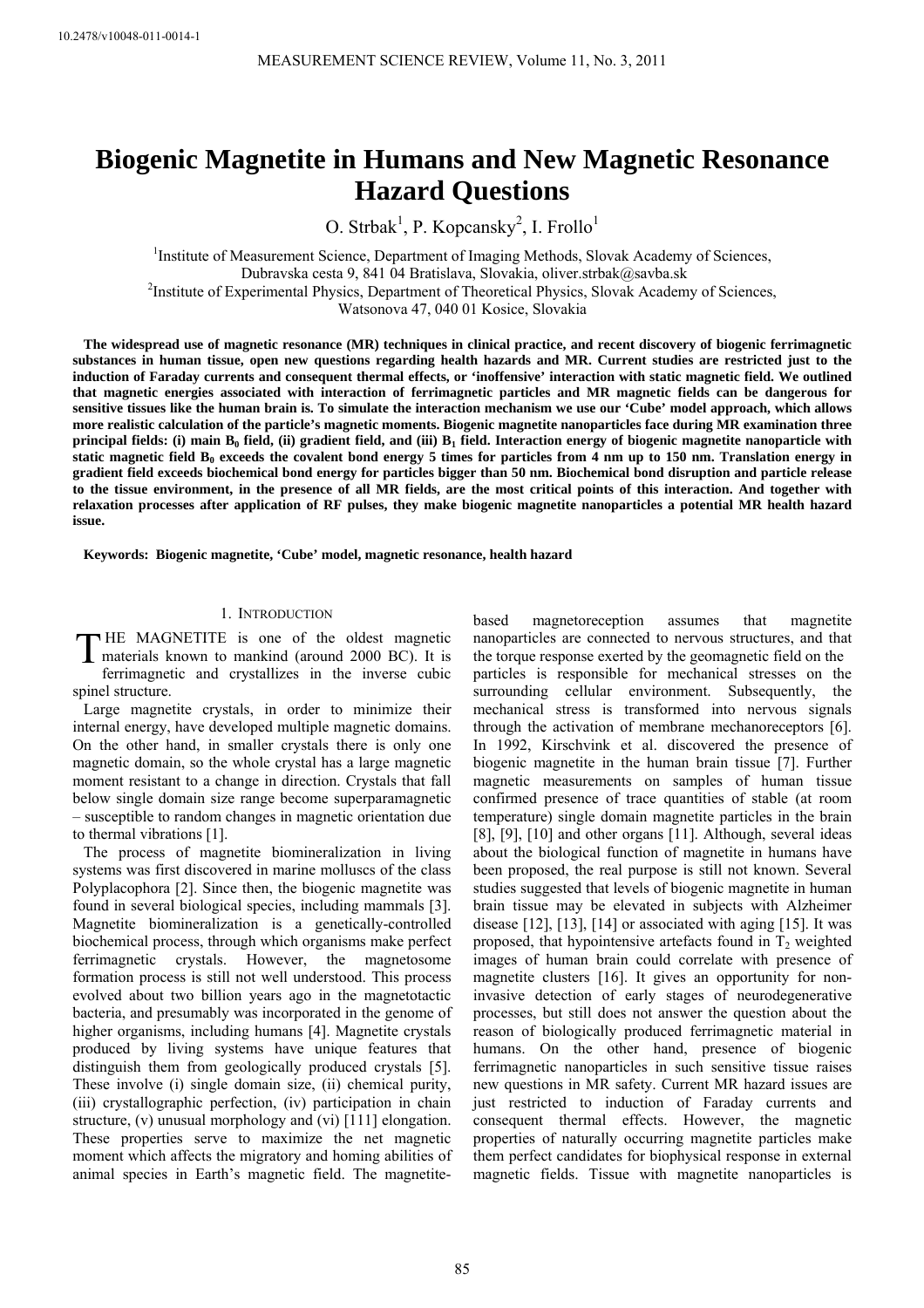exposed to strong static magnetic fields (100000 times higher than Earth's magnetic field), magnetic gradients and series of RF pulses during MR examination. This raises the question, how significant is interaction between particles embedded in living neural tissue and artificial magnetic sources for the safety of patients. We introduce preliminary ideas.

## 2. SUBJECT & METHODS

Magnetite nanoparticles in external magnetic fields are generally approximated to a sphere with radius  $\approx 10^{-7}$  m and magnetic moment  $\approx 2x10^{-15}$  Am<sup>2</sup> [17]. However, it is not a very realistic approximation and in our simulations it can lead to incorrect conclusions. To determine more realistic particle magnetic moment, we use our 'Cube' model method with two approaches: (i) cell unit (CU), and (ii) bulk [18].

In '*CU' approach*, the magnetic moment of particle is derived from cell unit (CU) shape and size of the particle. Magnetite CU is made from 8 formula units (FU) and belongs to isometric – hexoctahedral crystal system (space group Fd3m) with cell dimensions  $a_{CU} = 0.83958$  nm and volume  $V_{CU} = 5.9182x10^{-28}$  m. The magnetic moment for the particle was calculated as follows:

$$
\vec{\mu}_{mag} = N_{CU}\vec{\mu}_{CU} = 8N_{CU}\vec{\mu}_{FU} \tag{1}
$$

where  $N_{\text{CU}}$  is the number of CU in particle

$$
N_{CU} = V_{mag} / V_{CU}
$$
 (2)

and  $\vec{\mu}_{FU}$  for magnetite was calculated by Huang [19]:

$$
\vec{\mu}_{FU} = 4.33 \mu_B \approx 4x10^{-23} A m^2 \tag{3}
$$

where  $\mu_{B}$  is the Bohr magneton.

In *'Bulk' approach*, the magnetic moment is derived from saturation magnetization constant of bulk magnetite  $(M_{sat(Bulk)} \approx 90$  Am<sup>-2</sup>kg<sup>-1</sup>).

$$
\vec{\mu}_{mag(Bulk)} = M_{sat(Bulk)} m_{mag}
$$
 (4)

where

$$
m_{mag} = \frac{V_{mag}}{V_{CU}} m_{CU}
$$
 (5)

is the mass of the one magnetite nanoparticle.  $V_{mag}$  is the particle volume ( $V_{\text{mac}} = a^3$ ). Mass of the one 'cell unit' is calculated from molecular weight M<sub>r</sub> and atomic mass constant m.:

$$
m_{CU} = 8Mr(Fe3O4)mu
$$
 (6)

We determined nanoparticles magnetization  $\dot{M}_{mag}$  $\overline{a}$ (which is size and temperature dependent) in magnetic field *B*  $\vec{B}$  applying the Langevin function:

$$
\vec{M}_{mag} = M_{sat} \left[ \coth(x) - 1/x \right] \tag{7}
$$

where  $M_{sat}$  is the saturation magnetization of particles and  $x = \vec{\mu}_{max} \vec{B}/k_B T$ . The values of saturation magnetization M*sat* for magnetite nanoparticles were determined experimentally (for  $a = 4$ ; 11.5; 47.7; 150 nm  $\rightarrow$  M<sub>sat</sub>  $=$ 31.8; 60.1; 65.4; 75.6  $Am^2kg^{-1}$  at  $T = 300 K$  [20]).

For spherical particles, the magnetic moment was calculated in the same way as for cube particles in 'CU' approach, with diameter equal to cube size 'a'.

Biogenic magnetite nanoparticles are characteristics for its single magnetic domain. Single domain magnetic nanoparticles can interact with strong external magnetic fields in two ways: translation and rotation [21]. The maximum translation force occurs in the area where the static magnetic field gradient is maximal [22], and the maximum torque occurs in the area where the magnetic field is uniform and maximal [23].

Translation motion is caused by magnetic gradients  $\vec{B}_{grad}$ , acting on particle with magnetic force  $\vec{F}_{mag}$ :

$$
\vec{F}_{mag} = (\vec{\mu}_{mag} \cdot \vec{\nabla}) \vec{B}_{grad}
$$
 (8)

Rotation is caused by interaction of particle magnetic moment  $\vec{\mu}_{mag}$ , with main magnetic field  $\vec{B}_0$ , which is 10<sup>5</sup> bigger than the geomagnetic field. Torque  $\vec{\tau}_{mag}$ :

$$
\vec{\tau}_{mag} = \vec{\mu}_{mag} \times \vec{B}_0 \tag{9}
$$

Torque acting on the particle changes during rotation and the work done by field in rotating particle from instantaneous position through an infinitesimally small angle  $d\theta$  is:

$$
dW_{mag} = \vec{\mu}_{mag} \vec{B} \sin \theta d\theta \qquad (10)
$$

Viscosity of surrounding environment is acting against translation and rotation motion of magnetic nanoparticles, , with viscosity force  $\vec{F}_{visc}$  [24]:

$$
\vec{F}_{\text{visc}} = 3\pi \eta d\vec{v} \tag{11}
$$

where  $\eta$  – medium viscosity (for brain  $\eta$  = 3.5 Pa s [25]), d – particle diameter,  $\vec{v}$  – particle velocity.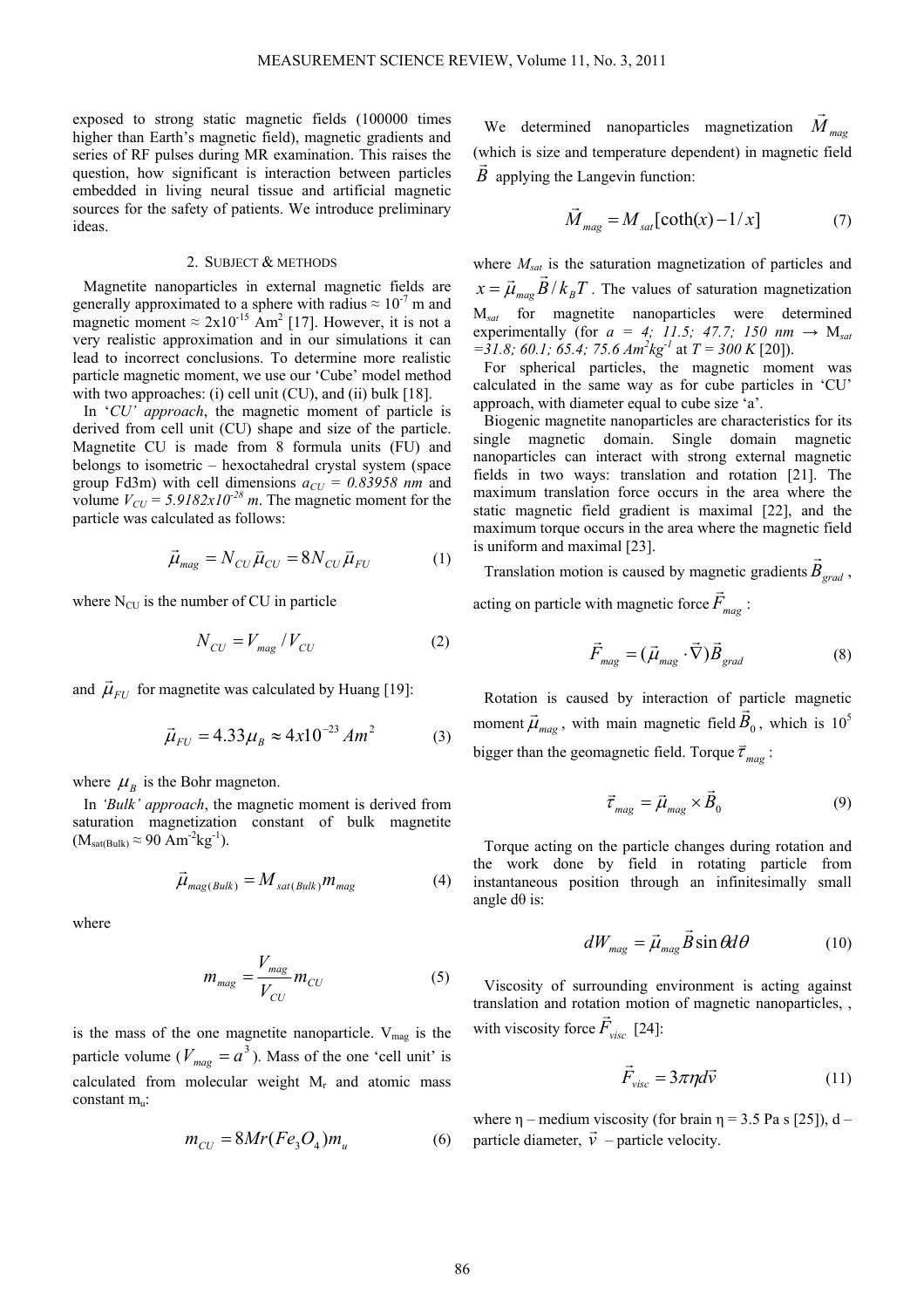The velocity of particle  $\vec{v}_{mag}$  in gradient field is such given by:

$$
\vec{v}_{mag} = \frac{\vec{\mu}_{mag}}{3\pi\eta d} \frac{\partial B_{grad}}{\partial x}
$$
 (12)

In the presence of rotational magnetic field  $\vec{B}_{rot}$ , the angular velocity of particle  $\vec{\omega}_{mag}$  is given by:

$$
\vec{\omega}_{mag} = \frac{\vec{\mu}_{mag} \times \vec{B}_{rot}}{3\pi \eta d (a/2)}
$$
(13)

In standard clinical scanners, magnetic field gradients are produced by switchable EM coils. They are used to encode the spatial position of the signal and are quickly switched in a very short time. A typical modern clinical scanner is able to generate 40 mTm<sup>-1</sup> at a switching rate of up to 200 Tm<sup>-1</sup>s<sup>-1</sup> <sup>1</sup>, and the gradient can be switched from zero to maximum in  $\approx$  200 µs [26]. The main magnetic field  $\vec{B}_0$  is in clinical scanners 1.5 T or 3 T, respectively. However, 7 T wholebody tomography is used for research.

Biogenic magnetite nanoparticle inside human tissue faces three extreme fields during MR examination: (a) strong static magnetic field  $\vec{B}_0$ , (b) artificial magnetic gradient  $\vec{B}_{grad}$  and (c) powerful RF pulses, the so called  $B<sub>1</sub>$  $\vec{B}_1$  field. Currently, the main attention is given to RF pulses, which are associated with SAR (specific absorption rate) calculations [27]. Biogenic ferrimagnetic material and its interaction with static and gradient magnetic field are

usually neglected. We are focusing on energies associated with such interaction, in comparison with biological energies. Bond energies associated with biological molecules are shown in Table 1:

| <b>Bond</b>      | Energy [kJ/mol] | Energy $x10^{-19}$ [J] |
|------------------|-----------------|------------------------|
| Ionic            | $\sim$ 700      | 11.6                   |
| Covalent III     | $800 - 1000$    | $13.3 - 16.6$          |
| Covalent II      | $500 - 700$     | $8.3 - 16.6$           |
| Covalent I       | $300 - 500$     | $4.98 - 8.3$           |
| Dipole interact. | $40 - 400$      | $0.664 - 6.64$         |
| Hydrogen         | $10 - 40$       | $0.166 - 0.664$        |

Table 1. Chemical bonds associated with biological processes and their approximate energies [28].

Anisotropy energy calculation was approximated to singledomain magnet anisotropy energy, with uniaxial anisotropy:

$$
E_{ani} = KV \sin^2 \theta \tag{14}
$$

where K is the anisotropy constant, V is the particle volume and  $\theta$  is the angle between the easy axis and the particle's magnetization.

The anisotropy constant K for magnetite nanoparticles consists of two values: from the volume of the inside core and from the surface [29]:

$$
K = K_b + \frac{S}{V} K_S \tag{15}
$$

where  $K_b$  is the bulk anisotropy energy per unit volume, S and V are the surface and the volume of nanoparticles,  $K<sub>S</sub>$  is the surface density of anisotropy energy. The values of anisotropy constant K for magnetite nanoparticles with different surfactants are in the range  $3.1 - 4.3 \times 10^4$  Jm<sup>-3</sup>, while for bulk magnetite are in the range  $1.1 - 1.35 \times 10^4$  $\text{Jm}^{-3}$  [29].

#### 3. RESULTS

Magnetization of magnetite nanoparticles, for different sizes (a1 = 4nm, a2 = 11.5 nm, a3 = 47.7 nm, a4 = 150 nm), and for strong magnetic field is shown in Fig.1a-d.



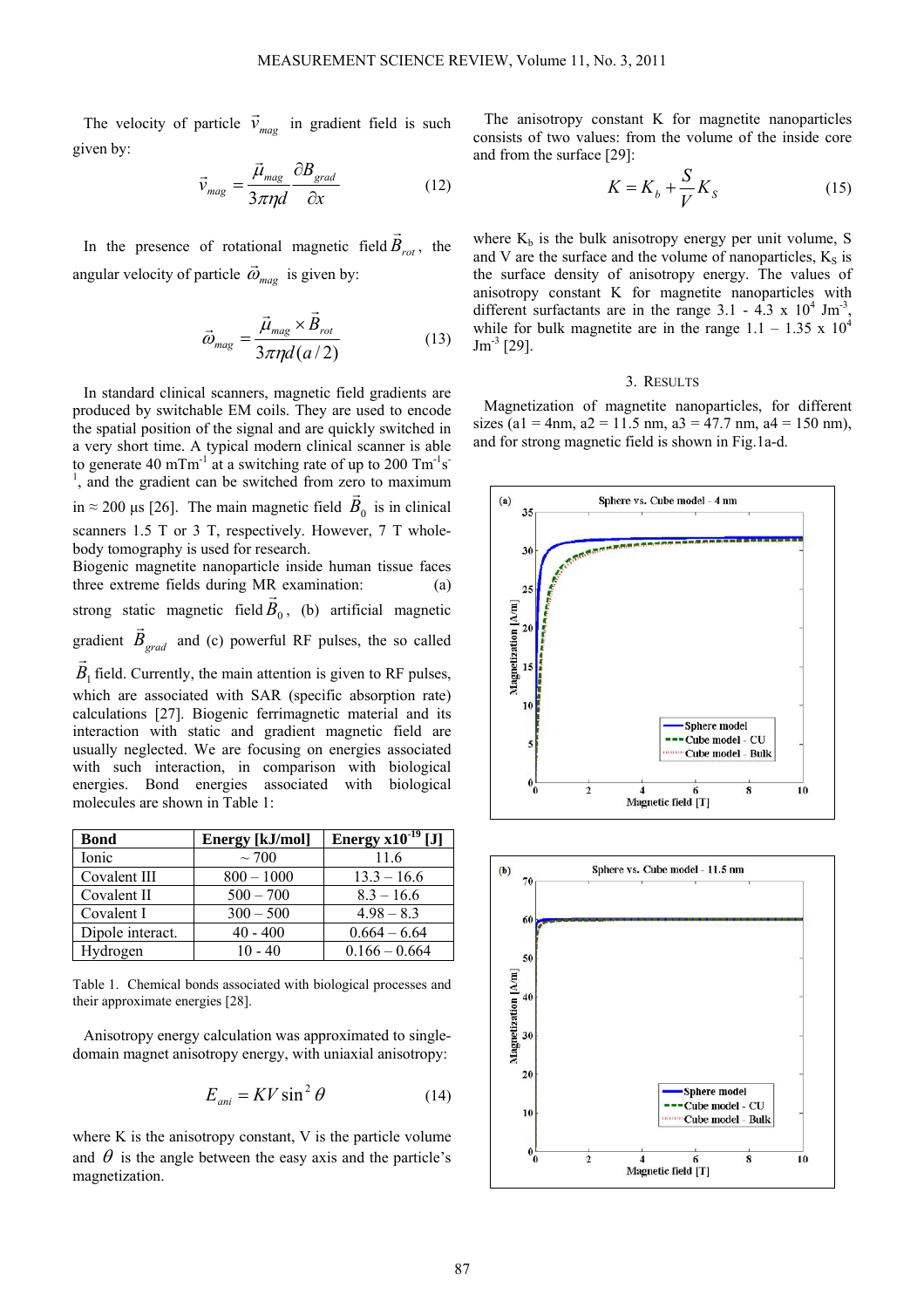



Fig.1. Comparison of magnetite nanoparticle magnetization values for generally used 'Sphere' model and our proposed 'Cube' model with cell unit (CU) and bulk approaches, in magnetite nanoparticles with different sizes: (a) 4 nm, (b) 11.5 nm, (c) 47.7 nm, and (d) 150 nm.

It is obvious that the difference between 'Sphere' model and 'Cube' model is insignificant for the strong magnetic fields and bigger particles. However, using an inappropriate model can lead to incorrect results for smaller particles and weak magnetic fields. The 'CU' approach and 'Bulk' approach of the 'Cube' model are almost identical, although they are principally different in the way of calculation. This was also a verification of appropriateness of the 'Cube' model approach. Therefore, in next simulations we used only one of them, the Cube - CU approach.

In Fig.2 is shown 'Sphere' vs. 'Cube' model energy comparison for four types of main MR magnetic fields.

Translation energy of magnetite nanoparticles in strong external magnetic field is shown in Fig.3. Dot lines represent energy level of biological bonds. We can see that for particles above 50 nm, the translation energy, associated with magnetic gradients, exceed the value of the most powerful biological bond – covalent III.



Fig.2. Comparison of energy (magnetic rotational work) for 'Sphere' model (SM) and 'Cube' model (CM) particles in magnetic resonance main fields: 1.5, 3, 7 and 9,4T.



Fig.3. Translational energy of magnetite nanoparticles in magnetic gradient field 40 mT/m, with biological bond energy lines.

Energies associated with interaction of magnetite nanoparticles with external static magnetic fields (magnetic rotational work) are shown in Fig.4. For all particles there exists critical value in magnetic field, when interaction energy exceeds anisotropy energy of particle (Table 2).

| Particle size [nm] | $B_{critical}$ [mT] |
|--------------------|---------------------|
|                    | 24.7861             |
| 11.5               | 24.7838             |
| 47 7               | 24.7839             |
| 150                | 24 8489             |

Table 2. Critical magnetic field values, in which magnetic rotational energy exceeds the anisotropy energy of particle.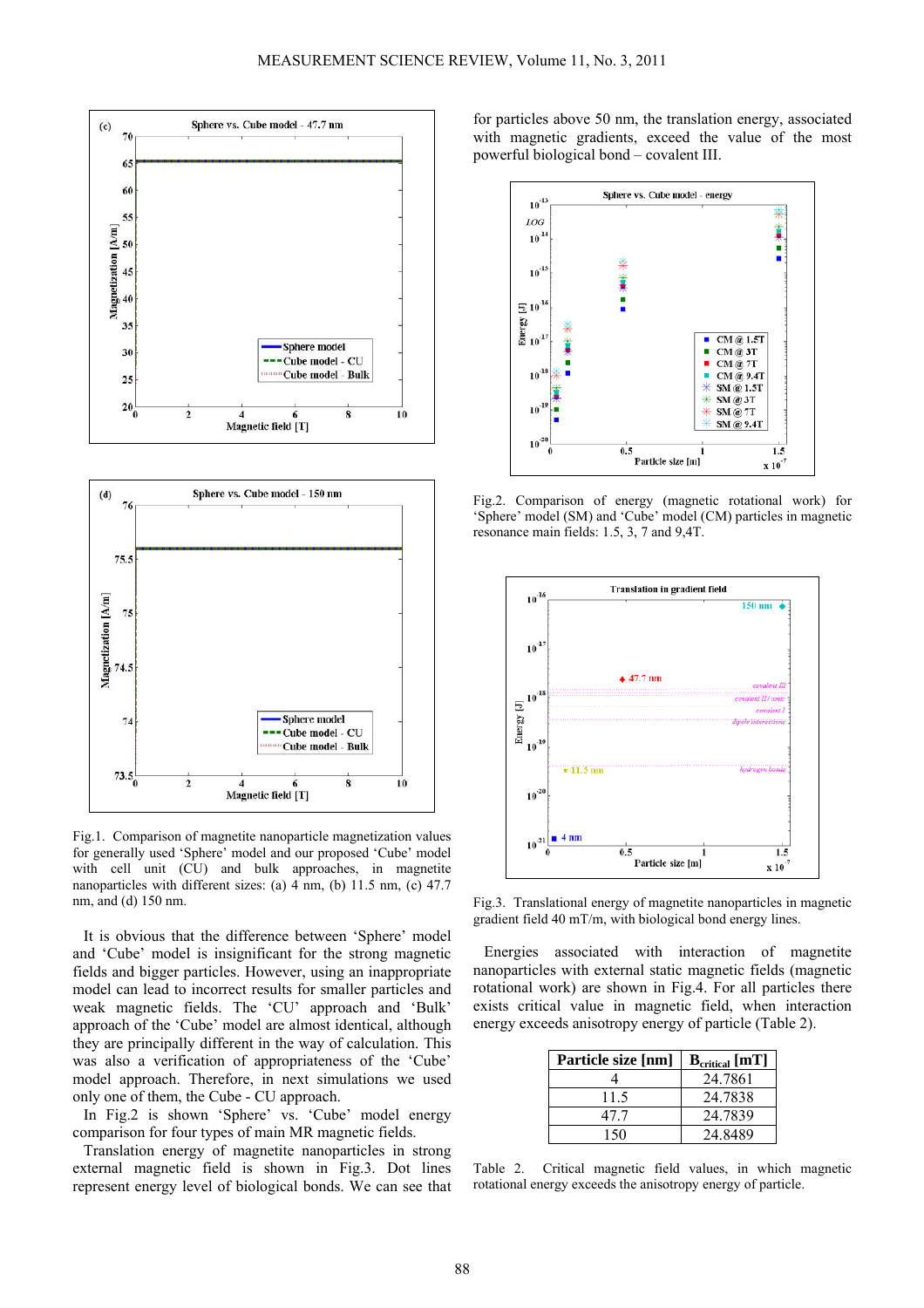

Fig.4. Magnetic rotational energy of magnetite nanoparticles in external static magnetic field, with anisotropy energy lines (calculated for  $\theta = \pi/2$ ).

Energies associated with particle interaction with static magnetic field of MRI scanners, with comparison to anisotropy energy and interaction with geomagnetic field, are shown in Fig.5.



Fig.5. Magnetic rotational energy of magnetite nanoparticles in static magnetic field of MRI scanners, with anisotropy energy and geomagnetic field interaction energy (calculated for  $\theta = \pi/2$ ).

#### 4. DISCUSSION

Magnetization curves in Fig.1a-d show difference between the generally used Sphere model and our proposed Cube model. However, 'cell unit' approach and 'bulk' approach in the Cube model are almost identical, although the method of calculation is completely different. Therefore, we believe that the Cube model represents a more realistic approach in magnetite nanoparticle behaviour simulations, and apart from evaluation of electromagnetic hazard, it can be helpful in body-iron quantification, determination of contrast agent

efficiency, or other issues related to iron oxide nanoparticles. Energies associated with magnetic rotation work for Sphere model and Cube model particles are shown in Fig.2. For particles with sizes 4, 11.5 and 47.7 nm, the differences between energies are not very distinct, but for particles bigger than 100 nm (150 nm) the difference is quite extensive. And the use of incorrect model can lead to incorrect conclusions. In the following simulations, to determine magnetic moment of magnetite nanoparticles, only the Cube model was used, with 'cell unit' approach.

As mentioned in part '2. Subject and methods', the magnetite nanoparticles in human tissue face, during MR examination, three principal fields: (i) static magnetic field  $B_0$ , which causes alignment (rotation) of particles, (ii) gradient field, which induces translation motion of particles, and (iii) radiofrequency  $B_1$  field, which causes primarily thermal effects. We have focused on the first two interactions. In Fig.3 we show translation energy of particles in magnetic gradient field  $B_{grad} = 40$  mT/m, in comparison with energy levels of biochemical bonds. As we can see, energy of particles above 50 nm exceed all the biochemical *bond energies (* $\approx 10^{-19}$  *J):* 4 nm  $\approx 10^{-22}$  *J, 11.5 nm*  $\approx 10^{-20}$  *J, 47.7 nm*  $\approx 10^{-18}$  *J, 150 nm*  $\approx 10^{-17}$  *J*. The interaction of particles with main magnetic field  $B_0$  is much more powerful, and does not vary too much with particle size. Energies associated with such interaction are in the order of *10-14 J for fields up to 7 T and 10-13 J for field 9.4 T*. Energies of such interaction with comparison to anisotropy energy and interaction energy with geomagnetic field are shown in Fig.5. Very interesting is the fact, that interaction energy of particles with *geomagnetic field* is in the same order as biochemical bond energies,  $\approx 10^{-19}$  J. In Fig.4 energy curve of particles in external magnetic field up to 10 T is shown. As is obvious, there is critical point for each particle, in which magnetic interaction energy exceeds the anisotropy energy of particle. The values are shown in Table 2, and from 11.5 nm they increase with particle size increase.

Biogenic magnetite in human tissue represents biologically produced ferrimagnetic nanoparticles. We do not know its function, but if we accept, that in animals it plays a crucial role in geomagnetic field navigation, we also have to accept interaction with neurosensory system through biochemical bonds. As we have shown, biogenic magnetite interaction with fields inside MR devices exceeds biochemical bond energies, both for interaction with static and gradient magnetic field. Disruption of coupling with sensory cell membranes releases particles to the surrounding environment. Interaction energies of free ferrimagnetic particles, with extreme fields of MR devices, can be a serious hazard issue, especially in sensitive tissue like the human brain is. The bigger the particle is, the bigger is also the risk hazard. Schultheiss-Grassi et al. reported particles with diameter up to 500 nm [10]. Moreover, Vaughan has shown, that free magnetite nanoparticles can in specific pulse magnetic fields create the hydrophilic pores in cell membrane [17]. Hydrophilic pores are devastating for cell integrity and can cause cell decease. Specific conditions mean that pulse magnitude must exceed B  $\approx 6 \times 10^{-3}$  T to  $7\times10^{-2}$  T, and the pulse duration is in the range  $10^{-5}$  to  $10^{-1}$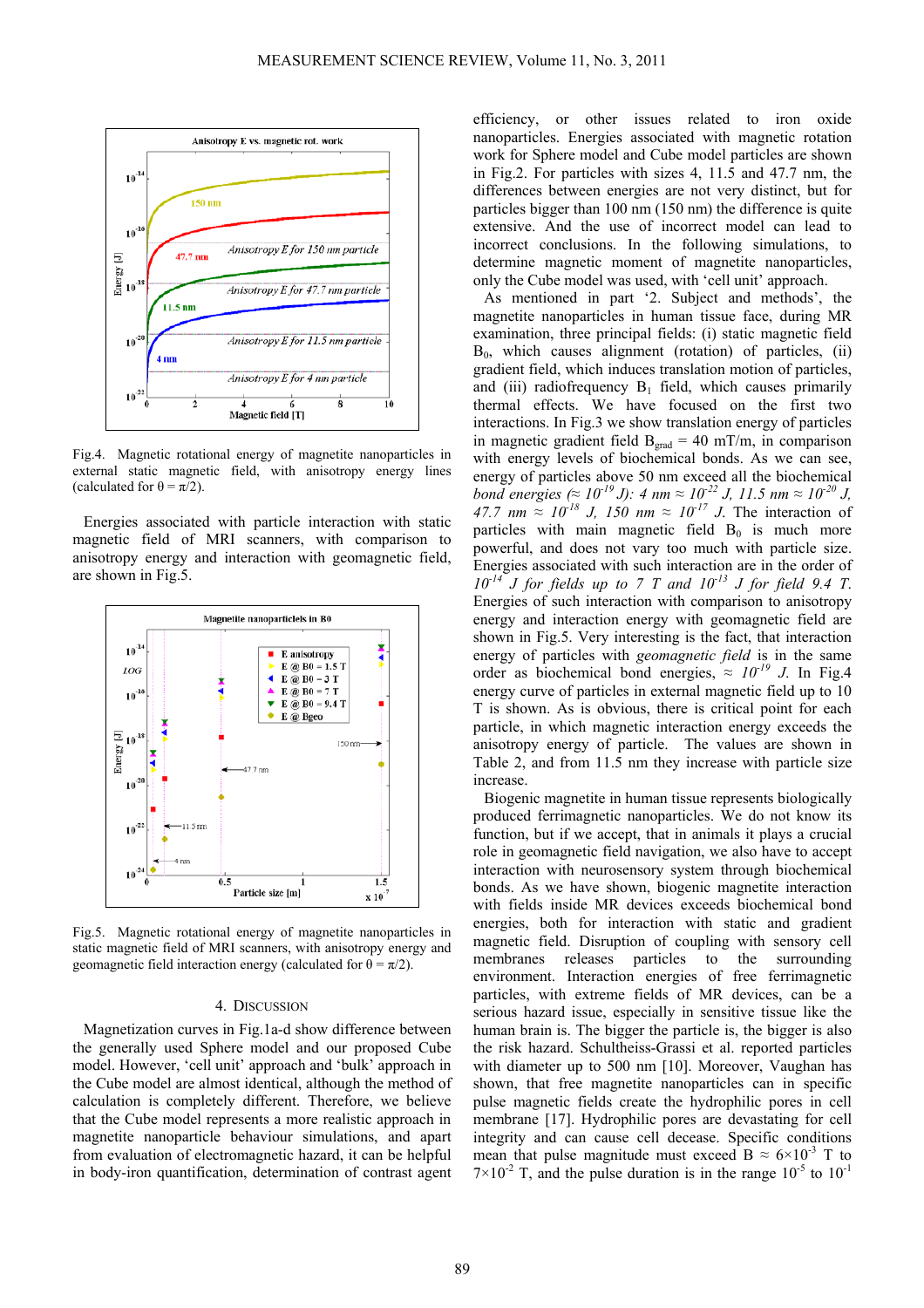seconds. In standard MR devices you easily fulfil these 'specific' conditions.

To summarize, biogenic magnetite nanoparticles inside human brain tissue are, during MR examination, affected with three principal fields:

- (i) Static magnetic field  $B_0$ , which causes alignment (rotation) of particles with the field direction, and energy associated with such interaction is in order 5 times higher than biochemical bond energy
- (ii) Gradient magnetic field Bgrad (which encodes the spatial position of the signal), which causes translation movement of particles, and interaction energy exceeds the biochemical bond energy in particles bigger than 50 nm (for 1.5 T field). Moreover, Cavopol has shown that the principal determinant of action potential blockade in sensory neurons is the field gradient, not intensity [30].
- (iii) Radiofrequency pulses  $(B_1 \text{ field})$ , cause thermal effect (heating) in tissue, which can be multiplied by particle relaxation processes (hyperthermia) [31].

And free ferrimagnetic nanoparticles inside human brain tissue are, during MR examination, a potential risk factor in magnetic resonance hazard questions.

#### 5. CONCLUSIONS

The biological processes are time and frequency dependent and are generally nonlinear in their response to applied fields [26]. Together with subject-dependent physiological response, it is difficult to predict any threshold parameters. Without precise knowledge of biogenic magnetite physiological function and interaction with surrounding environment, it is more or less hypothetical to describe precise mechanisms of hazardous interaction. However, our preliminary simulations indicate potential health hazard impact of such interaction. Moreover, the results show one very interesting fact. The interaction energy of magnetite nanoparticles with geomagnetic field is in the same order as the energy of biochemical bonds in living systems ( $\approx 10^{-19}$  J). This supports the theory of geomagnetic field navigation and magnetoreception of animals, with the help of biogenic magnetite nanoparticles [32].

To understand the precise mechanism of interaction in humans, we need to clarify two basic things. First, what is the physiological function of such particles and what is their spatial arrangement in tissue. Second, what is the biological response of organism to applied fields? We showed that biogenic magnetosomes can interact with geomagnetic field and in MR fields they can cause mechanical damage. On the other hand, what will be the reaction of organism on the molecular, cellular or higher level? Weaver described the phenomenon, when we can expect the effect of nonionizing EM fields to biological system, as follows: "a physical field can create a biological effect only through altering one or more chemical processes within the biological system" [33].

### PHYSICAL FIELD  $\rightarrow$  CHEMICAL PROCESS  $\rightarrow$ BIOLOGICAL SYSTEM

Can such kind of interaction influence the process of biochemical reactions? Kirschvink in 1994 proposed magnetic steering of chemical reactions by magnetite nanoparticles [34]. Can such a modification be responsible for pathological changes (e.g., creation of plaques in Alzheimer disease because of increasing electromagnetic smog)? We cannot answer this question at present time. However, we can propose a new approach. The external field – as a nonmaterial energy, primarily interacts with magnetic field of particles and magnetic field of bioelectric currents (ion flow in neurons):

## PHYSICAL FIELD  $\rightarrow$  BIOLOGICAL RESPOND  $\rightarrow$ (CHEMICAL PROCESS CHANGE)

Result of such interaction, if extremely strong, can be visible on the physical level – as a change in chemical reaction process, with new chemical products. This affects mainly organisms on molecular level, with consequences on physiology of cell, tissue, and organ. However, weakness interaction is not visible in matter, but can influence the human as a unit – rapid change of mood or concentration, unpleasant feelings, disorientation, rapid heartbeat, head ache, loss of appetite, tiredness, stress, etc. These are "normal" demonstrations of civilized people, who live in towns with enormous increase of artificial (electro-) magnetic fields [35]. The situation in MR devices is much more extreme, so it can be more "detectable" and can bring new views to the problem of (electro-) magnetic field interaction with living systems [36].

#### **ACKNOWLEDGMENT**

This work was supported by the Slovak Scientific Grant Agency VEGA 2/0090/11 and State program SPVV no. 2003SP200280203.

#### **REFERENCES**

- [1] Banerjee, S.K., Moskowitz, B.M. (1985). Ferrimagnetic properties of magnetite. In Kirschvink, J.L. (ed.) *Magnetite Biomineralization and Magnetoreception in Organisms: A New Magnetism.* Plenum Publishing Corporation, 17-41.
- [2] Lowenstam, H.A. (1962). Magnetite in denticle capping in recent chitons (polyplacophora). *Bulletin Geological Society of America,* 73, 435-438.
- [3] Safarik, I., Safarikova, M. (2002). Magnetic nanoparticles and bioscience. *Monatshefte fur Chemie,* 133, 737-759.
- [4] Kirschvink, J.L., Hagadorn, J.W. (2000). A grand unified theory of biomineralization. In Bauerlein, E. (ed.) *The Biomineralization of Nano- and Micro-Structures.* Weinheim, Germany: Wiley, 139-150.
- [5] Thomas-Keprta, K. et al. (2000). Elongated prismatic magnetite crystals in ALH84001 carbonate globules: Potential Martian magnetofossils. *Geochimica et Cosmochimica Acta,* 64, 4049-4081.
- [6] Walker, M.M. (2008). A model for encoding of magnetic field intensity by magnetite-based magnetoreceptor cells. *Journal of Theoretical Biology,* 250, 85-91.
- [7] Kirschvink, J.L., Kobayashi-Kirschvink, A., Woodford, B.J. (1992). Magnetite biomineralization in